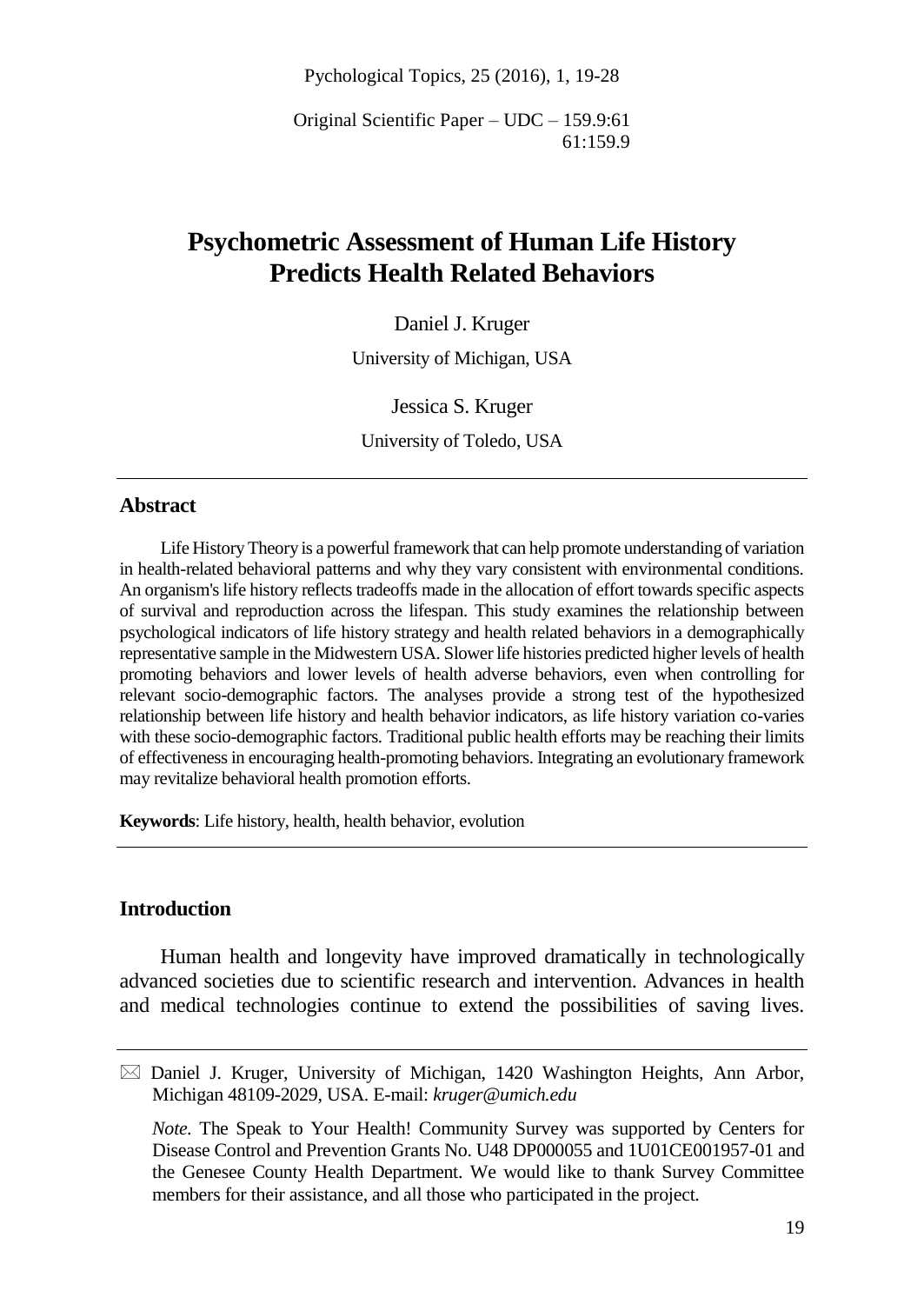However, efforts to promote healthy behaviors and discourage health adverse behaviors struggle with diminishing returns. Health related research is broad in scope, diverse in activity, and fragmented theoretically, methodologically, and across disciplines. The pace of progress in understanding and improving human health would be accelerated greatly by establishing a universal and deep framework for understanding and integrating disparate undertakings. This framework is evolutionary theory, the most powerful explanatory system in the life sciences and the only framework that can unify knowledge in otherwise disparate fields of human research. Within evolutionary theory, Life History Theory in particular holds the promise of promoting understanding of variation in behavioral patterns related to health and why they vary consistent with environmental conditions.

#### **Life History Theory and Human Health**

Life History Theory (LHT) is a powerful framework providing an understanding of systematic variation in behavior and physiology in terms of functional adaptations to environmental conditions. Life history strategies reflect tradeoffs in the allocation of effort towards specific aspects of survival and reproduction across the lifespan (Chisholm, 1999; Roff, 1992; Stearns, 1992). This framework may be useful for understanding human tendencies for health promoting and health adverse behaviors, which are prominent factors in the most prevalent causes of mortality today in modernized nations, including cardiovascular diseases, cancer, and diabetes (Centers for Disease Control and Prevention, 1999).

In evolutionary terms, life history strategies are not inherently "good" or "bad", as a range of strategies have proven successful given the appropriate environmental conditions. As a species, all humans are strongly K-selected, so individual variation occurs within the slower range of the continuum (Low, 1998). Public health professionals may value characteristics of slower human life history strategies as good or desirable, as slower life history is associated with greater relationship stability, higher investment in children, lower impulsivity, lower levels of risk taking, and greater regard for social rules (Figueredo et al., 2006).

Short time horizons, substantial future discounting, and risky behaviors contribute to a wide variety of health issues, concerns, and outcomes. The futureoriented strategies that health promotion efforts encourage depend on environmental conditions that will be relatively stable over time. Individuals developing in relatively less predictable environments will exhibit riskier, immediate outcome oriented, behavioral strategies because of the historical low probability of reproductive success for more cautious approaches (Hill, Ross, & Low, 1997; Wilson & Daly, 1997). In unstable ancestral environments, the most pressing adaptive problem faced by individuals was avoiding death. Risky behaviors by definition have uncertain outcomes, but in aggregate, they facilitated early reproduction before death occurred. Those living in chronically uncertain environments are more likely to experience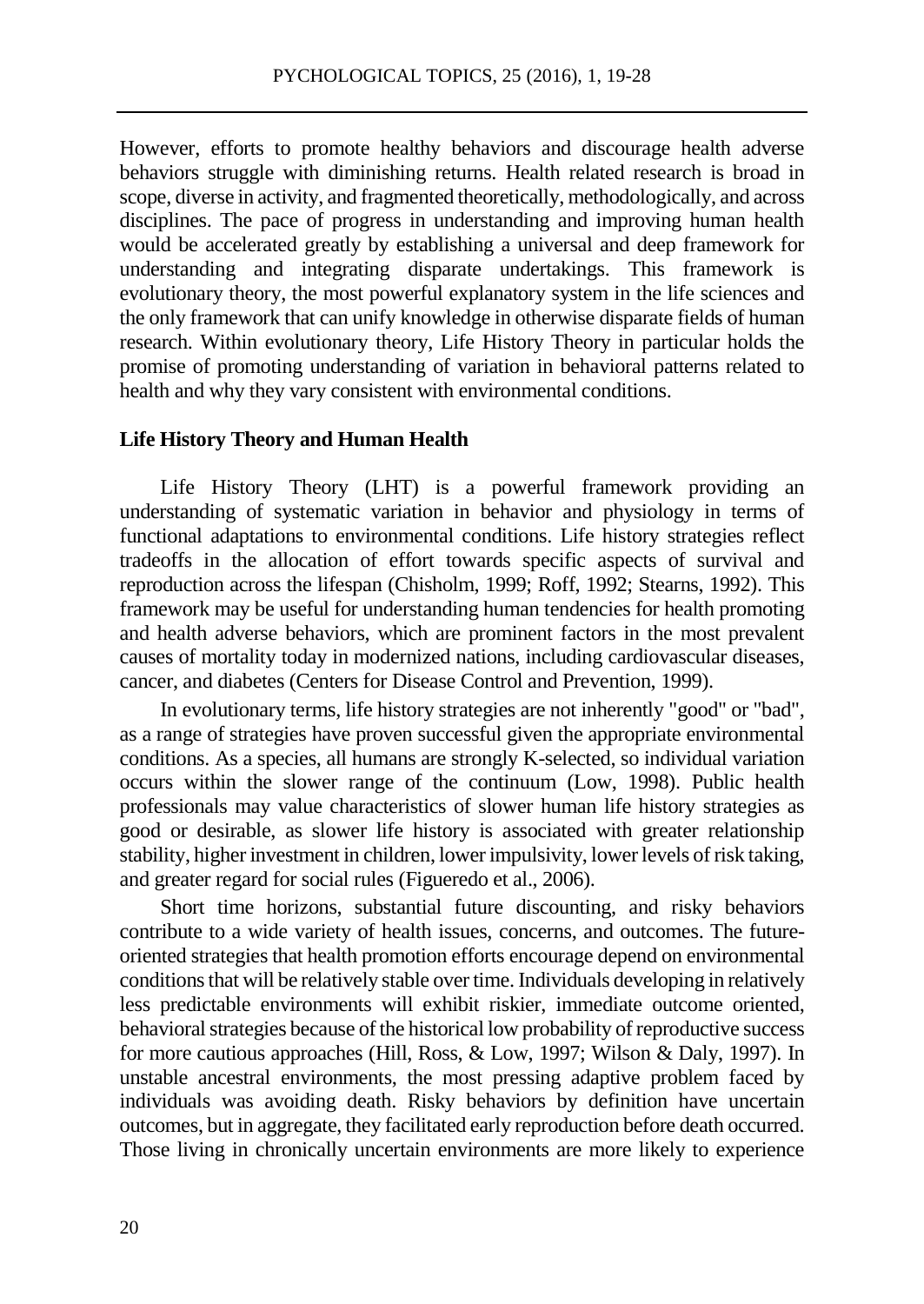earlier menarche, earlier ages of reproduction, and higher reproductive rates (Chisholm, 1999; Kim, Smith, & Palermiti, 1997).

Community college students in the USA who had higher estimates of future unpredictability and lower expectations for their lifespan had a higher frequency of risk-taking (Hill et al., 1997). Homicide rates across Chicago neighborhoods correspond with neighborhood life expectancy and neighborhood income inequality (Wilson & Daly, 1997).

Mischel and colleagues demonstrated how future-oriented self-control predicts a wide range of outcomes including social competence, educational achievement, and resilience to frustration and stress (e.g., Mischel, Shoda, & Rodriguez, 1989). Individuals' time perspectives (encompassing time horizons, future discounting, planning, etc.) may be central to the psychological representation of life history tradeoffs. Future orientation (low future discounting, etc.) reflects a pattern of behavior dominated by a striving for future goals and rewards.

Longer-term, lower risk, behavioral strategies are expected among those who have experienced reliably stable and supportive environments. Others who experienced environments where personal safety, social support, and resource control are uncertain may be more likely to discount future benefits in favor of more immediate rewards. Indeed, a more supportive socio-developmental environment (in terms of perceptions of physical safety, positive socialization, and the helpfulness of others) predicted the strength of future-orientation and inversely predicted present orientation in US inner-city middle school students (Kruger, Reischl, & Zimmerman, 2008). Present orientation predicted both interpersonal aggression and illicit exploitation of resources; future orientation also inversely predicted interpersonal aggression uniquely. A similar model of time perspective based on life history theory may also explain and predict substance use behaviors better than conventional models (Richardson & Hardesty, 2012).

Both boys and girls exhibit risky behaviors, yet there are considerable sex differences on average in both the prevalence and danger of these behaviors. The peak of risky behaviors observed in young adulthood corresponds with entrance into mating competition (Wilson & Daly, 1992). Males compete for social status and resource control, as these are characteristics valued cross-culturally in intersexual selection (Buss, 1989) and predict reproductive success across a wide variety of societies (Hopcroft, 2006). In ancestral times, men who controlled more resources mated with younger women, mated with more women, and produced offspring earlier (Low, 1998). The psychological system underlying the risky behavioral patterns of young men was selected for because these behaviors tended to aid in mating competition in ancestral environments. The shifts in the male allocations of effort from somatic to mating to parenting over the life course help to explain the patterns of risky behaviors underlying the peak in sex differences in mortality from behavioral causes during young adulthood, followed by rates that decline across adulthood but never reach female levels (Kruger & Nesse, 2006).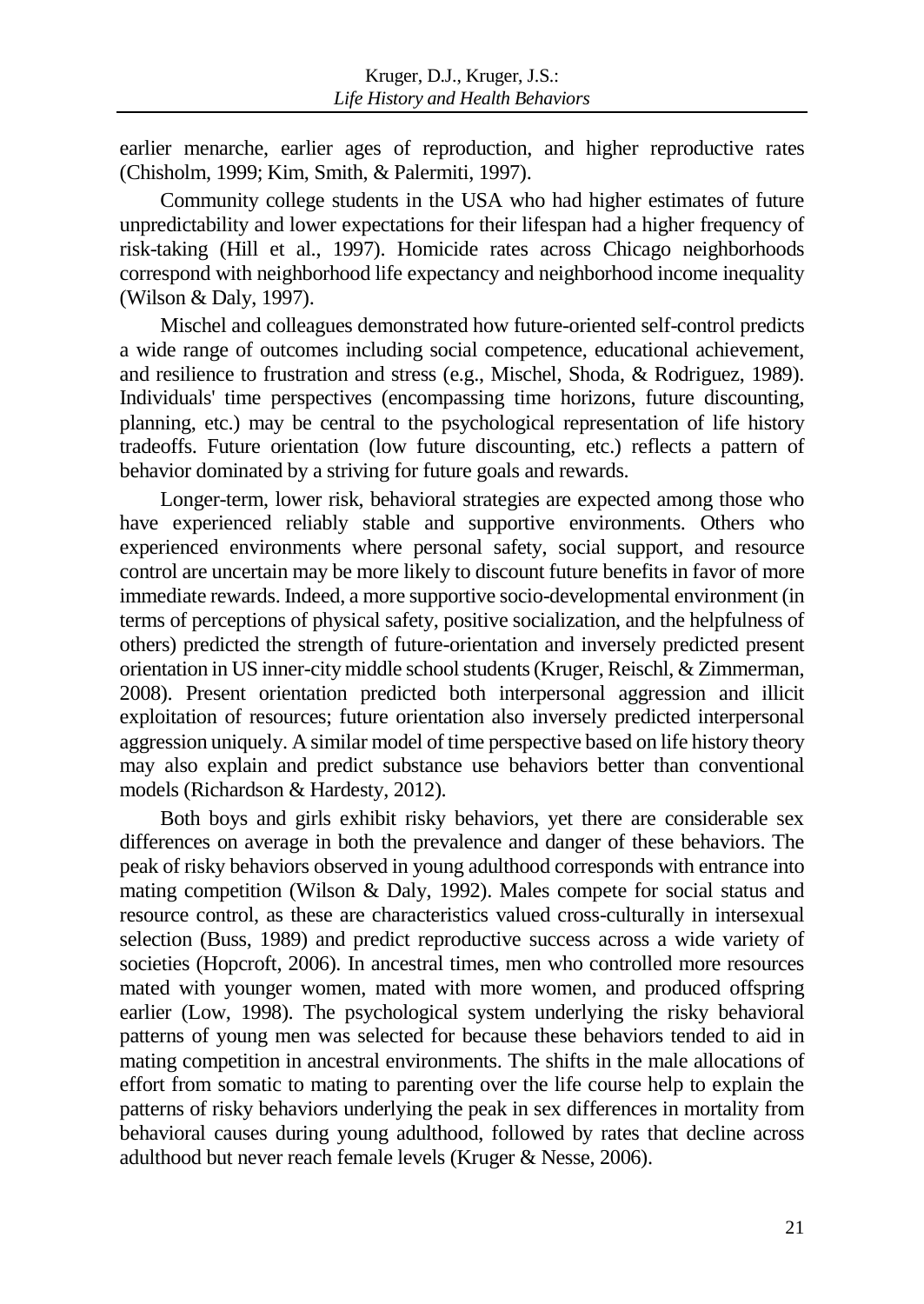### **Evolutionary Theory in Health Research**

In an evolutionary theoretical framework, the health sciences are complementary to behavioral and social sciences focusing on other topics, all of which should converge in a larger empirically driven account of human psychology, behavior, and emerging health and social patterns. Given the power and scope of the evolutionary framework as foundation for human science, why is evolutionary theory nearly absent from health behavior research? This is likely in part to misconceptions such as the naturalistic fallacy and perceptions of genetic determinism that are impediments to evolutionary approaches in general. More specifically, health researchers and practitioners may resist the application of evolutionary theory to their field because of the widespread aversion to the eugenics movements that shaped public health efforts in the early 20th century. Eugenics programs were promoted by prominent figures such as H.G. Wells, Margaret Sanger, John Maynard Keynes, and W.K. Kellogg. These programs ranged widely from family planning and prenatal care programs for mothers to forced sterilization and state laws banning interracial marriage. After the revelation of genocides committed by Nazi Germany, which utilized propaganda with arguments loosely based on eugenic principles, eugenics was considered unacceptable and efforts to understand human behavior in the context of evolutionary selection pressures were controversial. When evolutionary approaches to understanding human behavior were revived in the 1970s, radicals in the ongoing culture wars believed they advocated racism, eugenics, and genocide simply for stating that human behavior was not solely determined by socialization and culture, but could also be genetically influenced (Segerstråle, 2000).

Thus, it is critical to emphasize the differences between modern evolutionary health research and historical attempts to create selective breeding programs. First, modern evolutionary health research seeks to improve the health of individuals, rather than establish or maintain some imagined ideal population. Evolution is not teleological, there is no ideal Platonic form of human, and genetic diversity is crucial for selection and resilience in the face of ecological and environmental changes. No individual or group of people is more highly evolved than any other individual or group of people. Everyone who is alive today is descended from a very long line of successful ancestors. Life History Theory in particular is a refutation of genetic determinism, as phenotypic plasticity and reaction norms result from the complex interaction between genetic inheritance and developmental environment.

Darwinian Medicine (e.g., Nesse & Williams, 1994) has already made considerable progress in the practical understanding of human physiology and other areas informing medical care. Evolutionary approaches to understanding health behavior are more recent, though the momentum appears to be building as demonstrated by the increase in research literature (e.g., Hill, Rodeheffer, DelPriore, & Butterfield, 2013; Kruger, Clark, & Vanas, 2013; Pepper & Nettle, 2014). The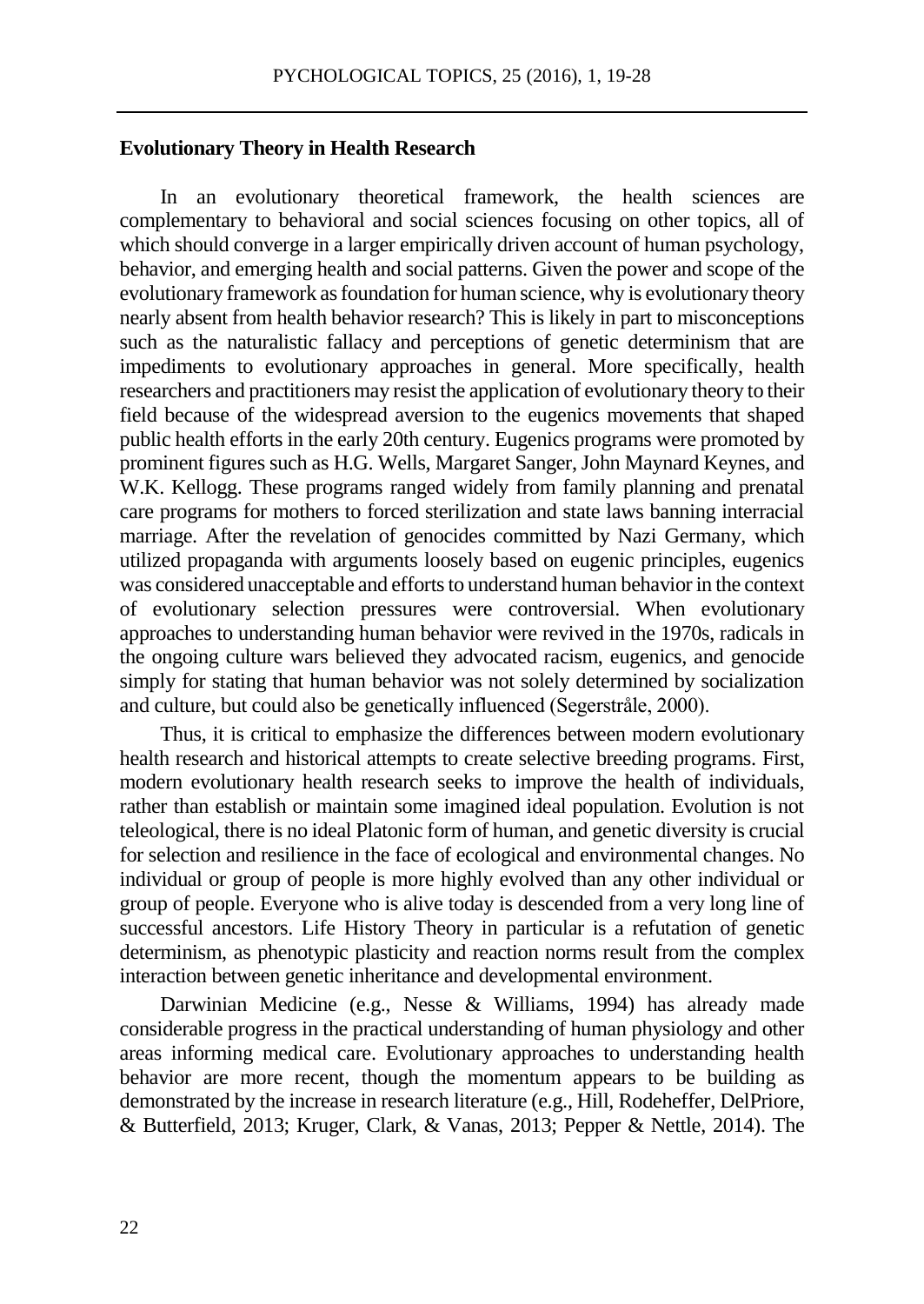establishment of the International Society for Evolution, Medicine, and Public Health in 2015 will hopefully accelerate this progress.

### **Hypotheses**

Slower life histories are expected to correspond with high levels of health promoting behaviors and lower levels of health adverse behaviors, even when controlling for relevant socio-demographic factors. We intend to demonstrate how a life history perspective advances the understanding of variation in health behaviors beyond current conventional models. The standard academic Public Health framework depicts individuals as interchangeable, differences in health outcomes are due to social forces based on social identities (known as the Social Determinants of Health), and social status. The health impact of the social status gradient and socioeconomic inequality is now well known (Marmot, Kogevinas, & Elston, 1987), though the relationship of status gradients with reproductive skew is rarely mentioned. We provide a test of the predictive power of a common psychometric life history assessment compared to standard socio-demographic indicators for understanding variation in health behaviors in a diverse, demographically representative sample in the Midwestern USA.

### **Method**

This study utilized data from the 2009 and 2011 waves of a demographically representative county-wide health survey in Genesee County, Michigan, in the Midwestern USA.

Genesee County's urban center of Flint is an industrial city whose economy and population has followed the manufacturing capacity of the city's largest employer, General Motors. The county contains urban, suburban, and rural areas and there is considerable socio-economic variation. The survey sample was developed based on randomly selected records across all residential Census Tracts from address lists provided by the US Post Office. Telephone landline numbers were merged with these records, when available, based on data from Marketing Systems Group. Mailed pre‐ notification letters informed residents about the Community Survey. The 2009 survey data were obtained through a Computer Aided Telephone Interview (CATI) with a professional interviewer. The 2011 survey could be completed in three ways: as a mailed hardcopy (send in a Self-Addressed Stamped Envelope), a QualtricsTM survey on the Internet, and as a CATI. The letter noted that the survey provided multiple options for completion and contained a link to the on-line survey website. The response rate was 25%.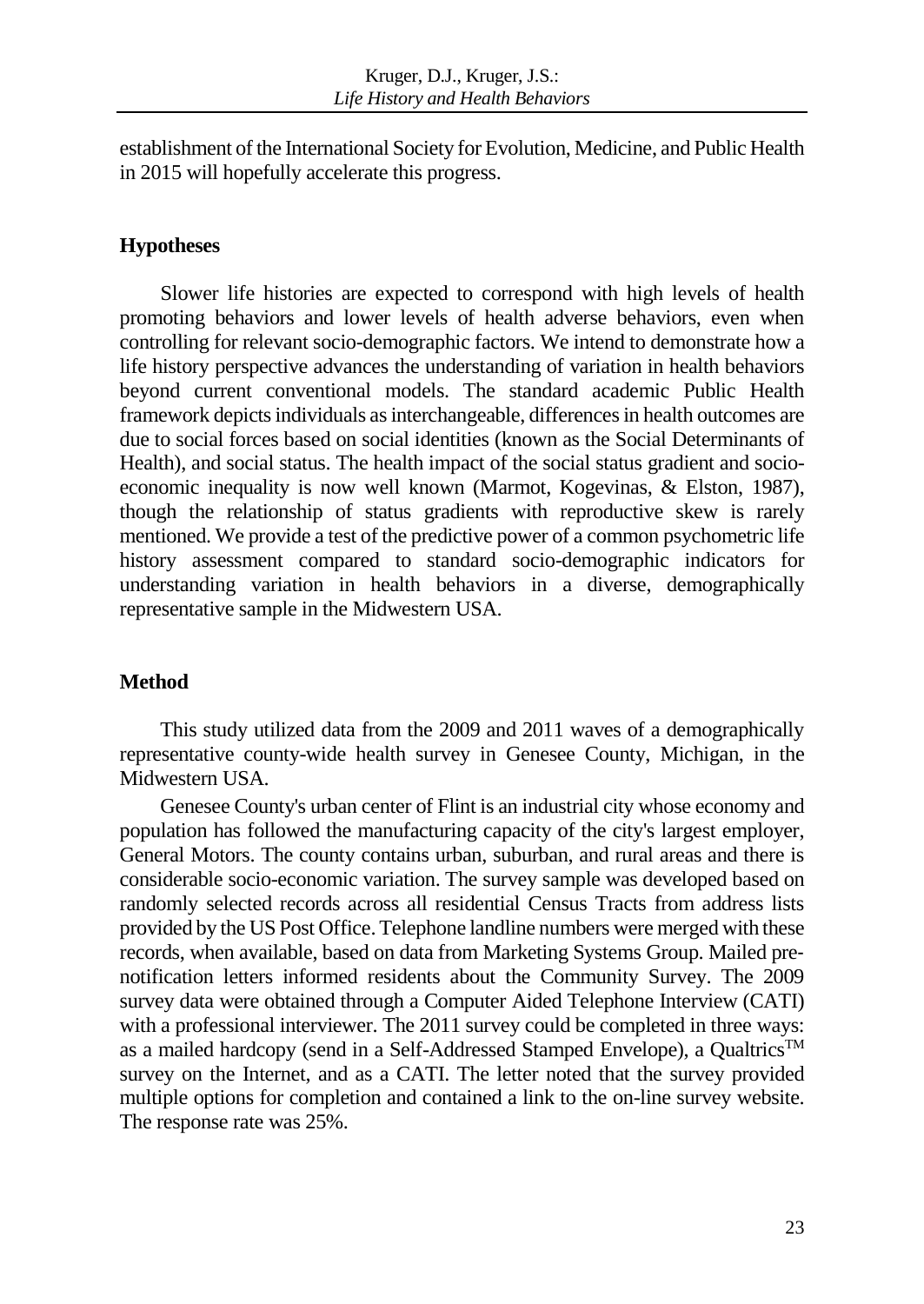The survey included standard health behavior items from the Behavioral Risk Factor Surveillance System (BRFSS; Centers for Disease Control and Prevention, 2011). These included items on moderate and vigorous exercise (converted into minutes of exercise per week), fruit and vegetable consumption (converted into fruit and vegetable servings per day and a binary indicator of whether participants consumed the recommended five or more servings per day), tobacco smoking status, total alcohol consumption (converted to alcoholic drinks per month) and whether the participant was a binge drinker (consuming five alcoholic drinks at one time for men, four drinks for women), and whether participants exhibited behaviors making them at high risk for contracting HIV. Participant life history variation was assessed by the 20-item Arizona Life History Battery Short Form (Mini-K; Figueredo et al., 2006).

A hierarchical linear regression was performed for each health behavior indicator, entering demographic factors automatically in the first step. These included race/ethnicity (categorized as Non-Hispanic White and Non-White), participant sex, age in years, and years of education completed (see Table 1 for descriptive statistics). Life history (K) scores were entered if they explained substantial variance in the health behavior indicator once demographic factors were accounted for.

| Variable                                        | M           | SD  |
|-------------------------------------------------|-------------|-----|
| Age in Years                                    | 55          | 16  |
| <b>Education in Years</b>                       | 13          | 2   |
| Exercise in Minutes per Week                    | 153         | 262 |
| Fruit and Vegetable Servings per Day            | 4           | 3   |
| Alcoholic Drinks per Month                      | 8           | 25  |
|                                                 | Percentages |     |
| Race/ethnicity                                  |             |     |
| Non-Hispanic White                              | 71%         |     |
| Non-White                                       | 29%         |     |
| Female                                          | 73%         |     |
| At Least 5 Fruit and Vegetable Servings per Day | 25%         |     |
| <b>Tobacco Smoker</b>                           | 24%         |     |
| Binge Alcohol Drinker                           | 15%         |     |
| At High Risk for HIV                            | 6%          |     |

Table 1. *Variable Descriptives (N=2932)*

### **Results**

Life history (K) scores were substantial predictors of all health behavior indicators in the predicted direction (see Table 2). Slower life history was uniquely associated with performing more physical exercise, consuming more fruits and vegetables, reaching the recommended amount of five or more fruits and vegetables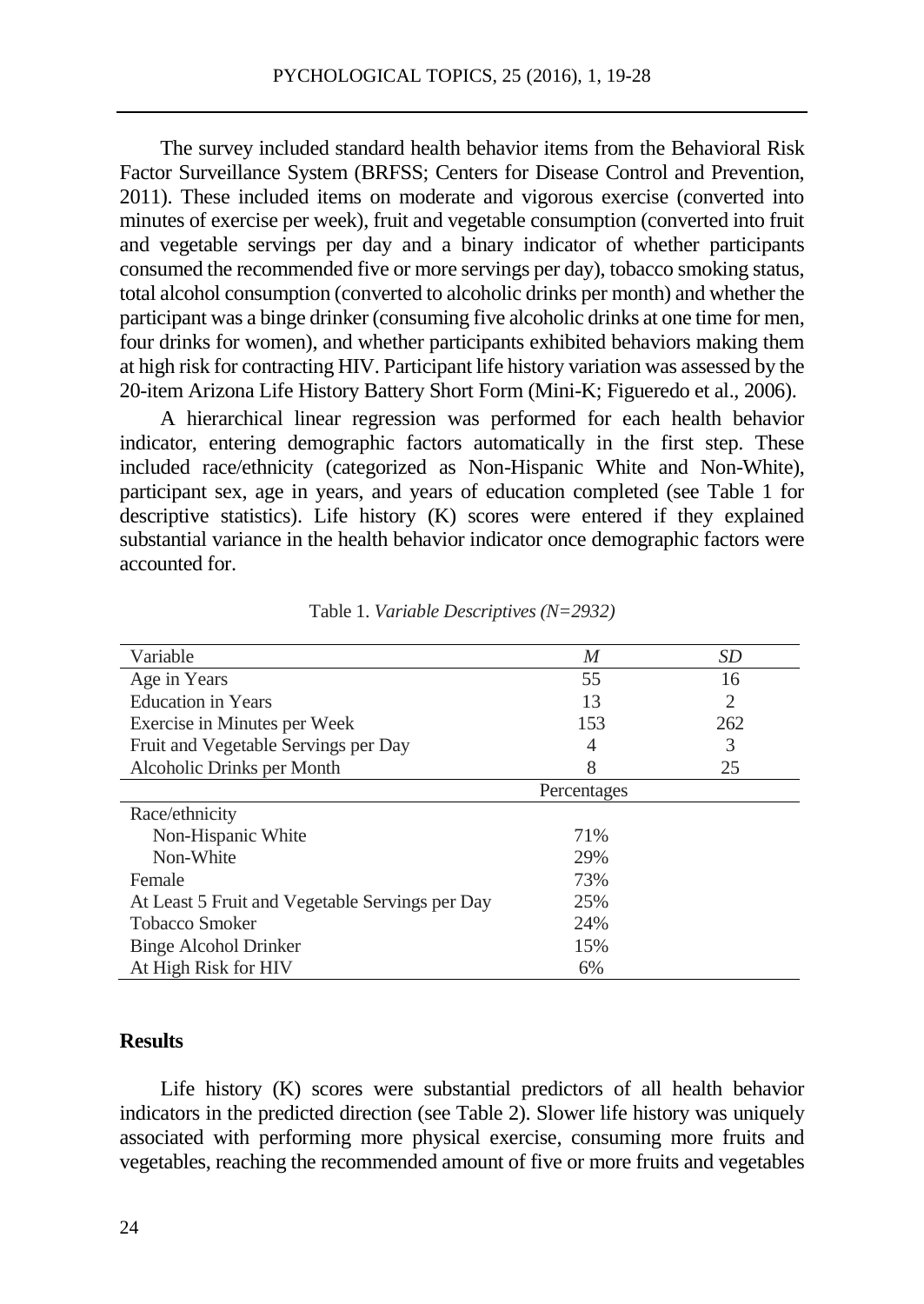servings per day, lower likelihood of being a tobacco smoker, having a lower overall consumption of alcohol, lower likelihood of being a binge alcohol drinker, and being less likely to exhibit behaviors consistent with high risk of contracting the HIV virus.

| <b>Behavior</b>            | n    | Non-<br>White | Male       | Age        | Education  | LH(K)      |
|----------------------------|------|---------------|------------|------------|------------|------------|
| Exercise                   | 2490 | $-.026$       | $.114***$  | $-.100***$ | $.062**$   | $.055***$  |
| Fruits & Vegetables/Day    | 2494 | .071          | $-.068***$ | .039       | $.063***$  | $.099***$  |
| 5+ F&V/Day                 | 2579 | $.054***$     | $-.087***$ | $.052***$  | $.061**$   | $.105***$  |
| <b>Tobacco Smoker</b>      | 2679 | $.070***$     | .004       | $-.215***$ | $-.208***$ | $-.069***$ |
| <b>Alcohol Consumption</b> | 2487 | $-.046*$      | $.180***$  | $-.109***$ | .000.      | $-.042*$   |
| <b>Binge Drinker</b>       | 2677 | $-.101$       | $.090***$  | $-.216***$ | $-.030$    | $-.062**$  |
| At High Risk for HIV       | 2576 | .017          | $.105***$  | $-118***$  | $-.009$    | $-.108***$ |

Table 2. *Beta Values for Predicting Health Related Behaviors*

Note: \**p*<.05; \*\**p*<.01; \*\*\**p*<.001.

Demographic factors also explained unique variance in health behavior indicators. Older individuals performed less exercise, were more likely to the meet recommended level of fruit and vegetable consumption, were less likely to be a tobacco smoker and binge drinker, consumed less alcohol, and were less likely to be at high risk for HIV. Men performed more exercise, consumed fewer fruits and vegetables, were less likely to the meet recommended level of fruit and vegetable consumption, were more likely to be a tobacco smoker and binge drinker, consumed more alcohol, and were more likely to be at high risk for HIV. Those with higher levels of educational attainment performed more exercise, consumed more fruits and vegetables, were more likely to the meet recommended level of fruit and vegetable consumption, and were less likely to be a tobacco smoker. Non-Whites were more likely to the meet recommended level of fruit and vegetable consumption, were more likely to be a tobacco smoker, and consumed less alcohol.

### **Discussion**

Human life history variation substantially predicts a broad range of health promoting and health adverse behaviors, independent of socio-demographic factors. The analyses provide a strong test of the hypothesized relationship between life history and health behavior indicators, as life history variation co-varies with these socio-demographic factors. Advances in technology will continue to increase survival rates; yet traditional public health efforts may be reaching their limits of effectiveness in encouraging health-promoting behaviors. Integrating an evolutionary framework, especially an understanding of life history theory, into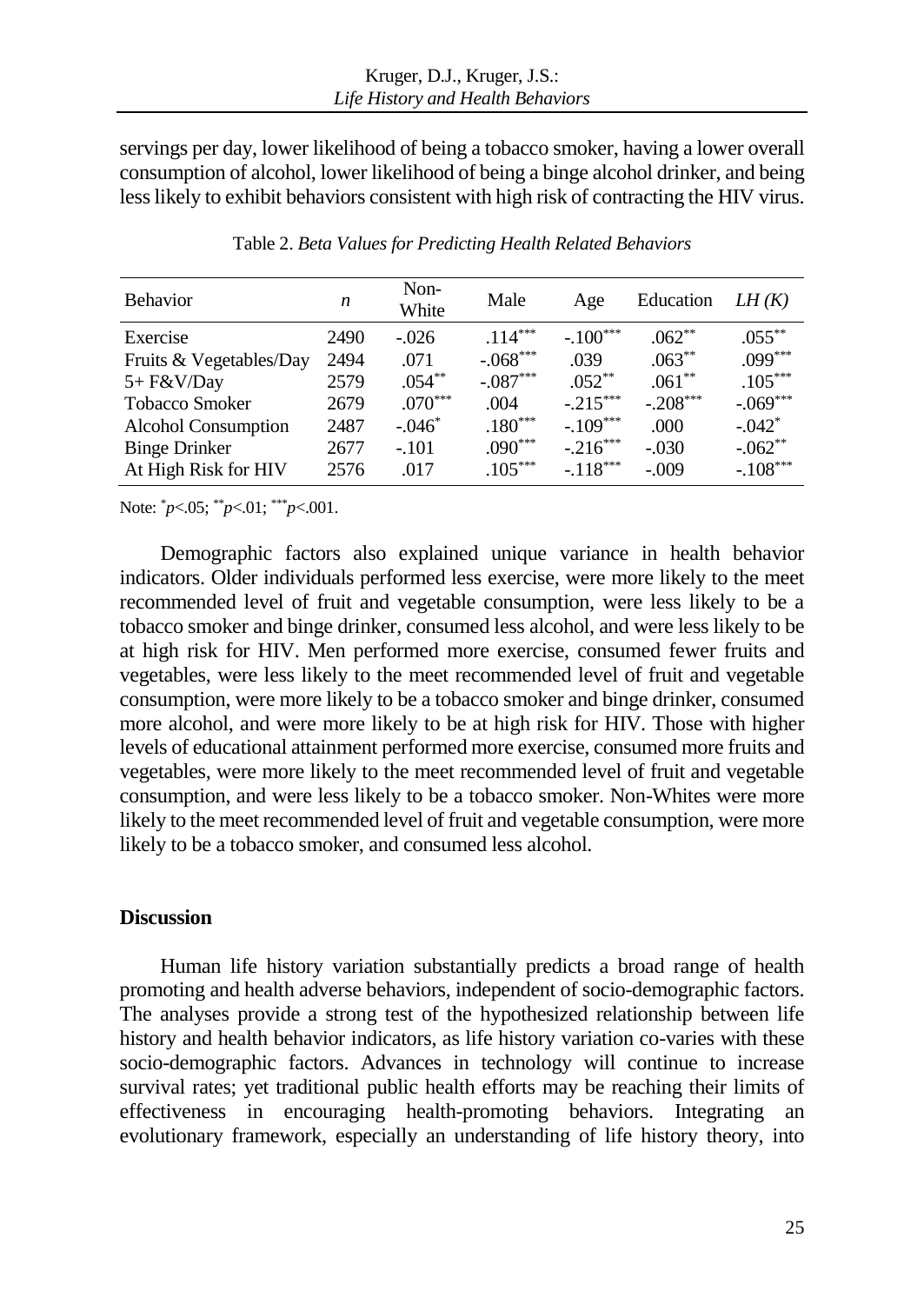public health research and practice may revitalize behavioral health promotion efforts.

Many current health intervention efforts rest on the assumption that if people only had the relevant information and opportunity, they would always make healthy choices. This perspective may neglect the reality of human motivation and conflicts of interest. A life history framework provides a scientific basis for creating broader structural changes promoting healthy lifestyles. Environmental uncertainty, where personal safety, social support, and access to important resources are not reliable foster tendencies to discount future health in favor of immediate rewards. Longerterm, risk averse strategies would be more prevalent if perceptions that current effort will pay off in the future are enhanced by providing greater stability.

Evolutionary theory provides a powerful framework for understanding patterns in complex health phenomena. Our health status results from traits shaped by natural selection interacting with environmental and cultural variations, giving rise to complex patterns that would be difficult to explain with a non-evolutionary framework. The integration of evolutionary principles would enhance the effectiveness of health interventions and provide an ultimate explanation for patterns in health outcomes. There will likely be increasing interest in utilizing the evolutionary framework for understanding health-related issues. The pace at which health researchers adopt this framework will be shaped by the benefits which evolutionary theory brings to theoretical advancement, and perhaps more importantly, by increasing the effectiveness of health promotion efforts. If health research is to continue advancing as a science, this integration will be inevitable. An evolutionary perspective offers an integrative and comprehensive causal framework for understanding health phenomena that are of both great theoretical interest and practical importance.

#### **References**

- Buss, D.M. (1989). Sex difference in human mate preferences: Evolutionary hypotheses tested in 37 cultures. *Behavioral and Brain Sciences, 12,* 1-49.
- Centers for Disease Control and Prevention (1999). *Chronic diseases and their risk factors: The nation's leading causes of death*. Atlanta, GA: Author.
- Centers for Disease Control and Prevention (2011). *Behavioral risk factor surveillance system 2011*. Atlanta, GA: Author. Retrieved from: http://www.cdc.gov/brfss/
- Chisholm, J.S. (1999). *Death, hope and sex: Steps to an evolutionary ecology of mind and morality*. Cambridge, England: Cambridge University Press.
- Figueredo, A.J., Vásquez, G., Brumbach, B.H., Schneider, S.M., Sefcek, J.A., Tal, I.R., Hill, D., Wenner, C.J., & Jacobs, W.J. (2006). Consilience and Life History Theory: From genes to brain to reproductive strategy. *Developmental Review, 26,* 243-275.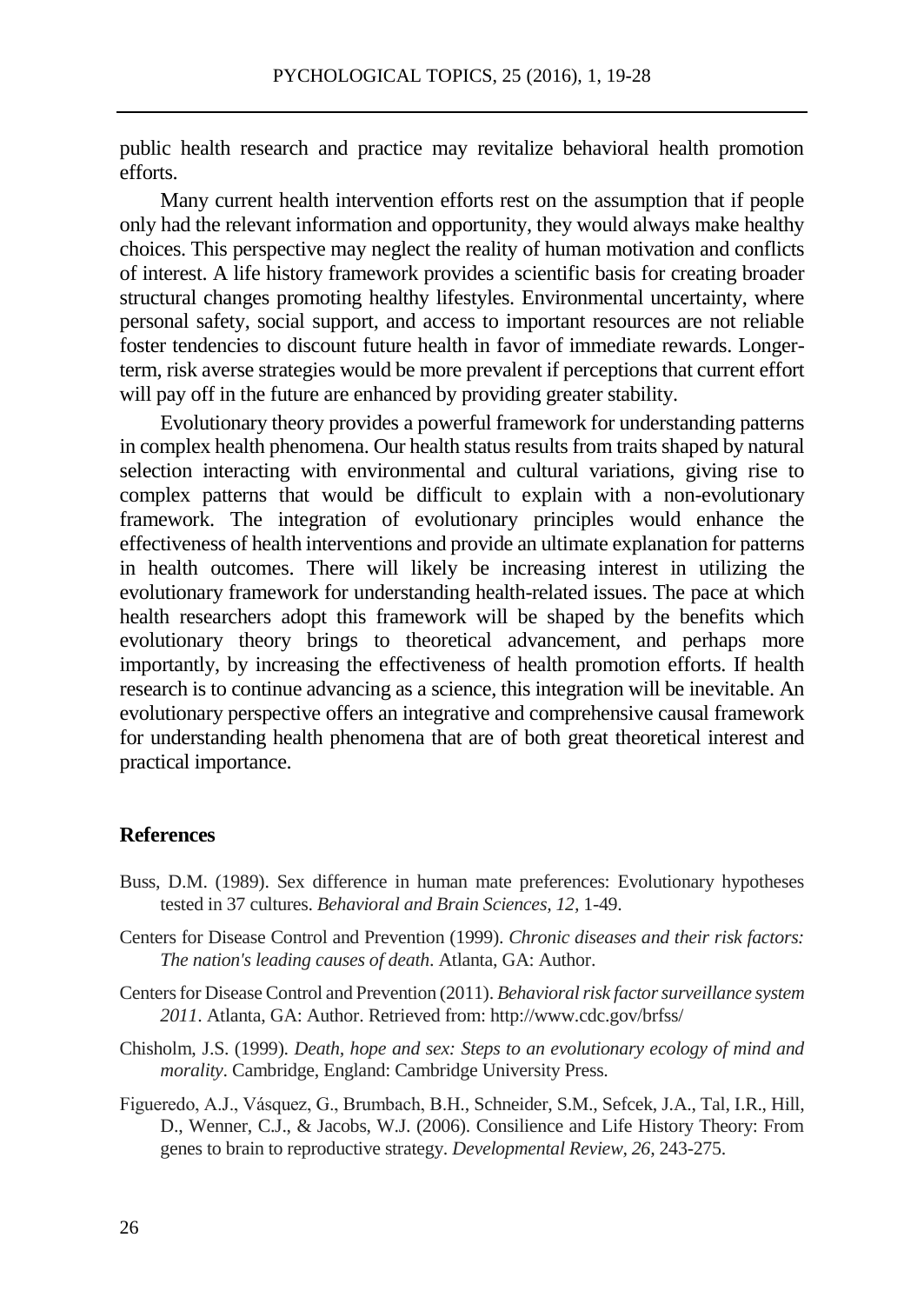- Hill, E.M., Ross, L.T., & Low, B.S. (1997). The role of future unpredictability in human risktaking. *Human Nature, 8,* 287-325.
- Hill, S.E., Rodeheffer, C., DelPriore, D.J., & Butterfield, M. (2013). Ecological contingencies in women's calorie regulation psychology: A life history approach. *Journal of Experimental Social Psychology, 49,* 888-897.
- Hopcroft, R.L. (2006). Sex, status and reproductive success in the contemporary U.S. *Evolution and Human Behavior, 27,* 104-120.
- Kim, K., Smith, P.K., & Palermiti, A.L. (1997). Conflict in childhood and reproductive development. *Evolution and Human Behavior, 18,* 109-142.
- Kruger, D.J., Clark, J., & Vanas, S. (2013). Male scarcity is associated with higher prevalence of premature gestation and low birth weight births across the USA. *American Journal of Human Biology, 25,* 225-227.
- Kruger, D.J., & Nesse, R.M. (2006). An evolutionary life-history framework for understanding sex differences in human mortality rates. *Human Nature, 17,* 74-97.
- Kruger, D.J., Reischl, T.M., & Zimmerman, M.A. (2008). Time perspective as a mechanism for functional developmental adaptation. *Journal of Social, Evolutionary, and Cultural Psychology, 2,* 1-22.
- Low, B. (1998). The evolution of human life histories. In C. Crawford & D. Krebs (Eds.), *Handbook of evolutionary psychology: Issues, ideas, and applications* (pp. 131-161). Mahwah, NJ: Lawrence Erlbaum Associates.
- Marmot, M.G., Kogevinas, M., & Elston, M.A. (1987). Social/economic status and disease. *Annual Review of Public Health, 8,* 111-135.
- Mischel, W., Shoda, Y., & Rodriguez, M.L. (1989). Delay of gratification in children. *Science, 244,* 933-938.
- Nesse, R.M., & Williams, G.C. (1994). *Why we get sick: The new science of Darwinian Medicine*. New York, NY: Vintage Books.
- Pepper, G.V., & Nettle, D. (2014). Perceived extrinsic mortality risk and reported effort in looking after health: Testing a behavioral ecological prediction. *Human Nature, 25,* 378- 392.
- Richardson, G.B., & Hardesty, P. (2012). Immediate survival focus: Synthesizing life history theory and dual process models to explain substance use. *Evolutionary Psychology, 10,* 731-749.
- Roff, D.A. (1992). *The evolution of life histories: Theory and analysis*. New York: Chapman & Hall.
- Segerstråle, U. (2000). *Defenders of the truth: The battle for science in the sociobiology debate and beyond*. Oxford, UK: Oxford University Press.
- Stearns, S.C. (1992). *The evolution of life histories*. Oxford, UK: Oxford University Press.